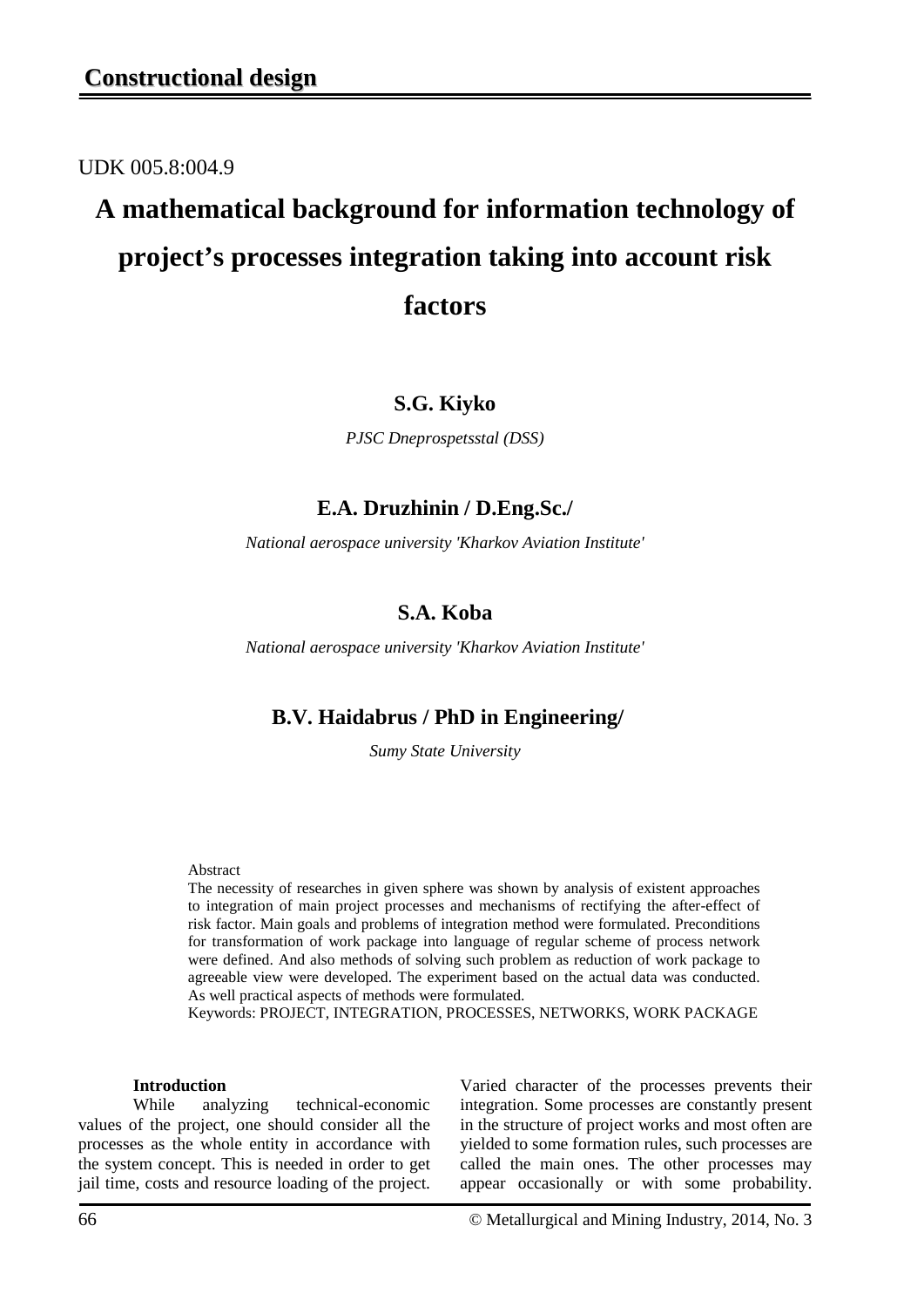Special model of project plan is necessary for combination of various processes. Plenty of processes of various characters leads to that fact, that combination of processes manually is almost impossible, information technology is necessary to be used.

#### **Objectives**

The aim of research is to analyze approaches to integration of main project processes and mechanisms of rectifying the after-effect of risk factor. To develop integration method on the base of researches and to undertake an experiment based on actual data with the usage of information technology on the base of developed method.

#### **Analysis of existing methods**

Monte Carlo [1] and PERT [2] techniques are widely used analysis methods of influence of risk factors on the project. They use statistical approach for determination of continuance or working costs of the project. Advantages of these methods are their simplicity and small labor efforts for modeling, but they do not give detailed project time schedule and due to this their accuracy falls. Also some technical-economic values (for example resource loading in the point of time) are impossible to determine with the help of static modeling.

Matrix approach is often used while presentation of project plan [3]. It is very accessible while formation of main project processes, as it allows to combine project stages in accordance with different logical conditions, quickly and effectively, using matrix transformation device. However insertion of unrestricted work areas or repeats during the approach is bulky and non- direct operation. That is why for various processes integration this approach is non-effective.

Stochastic modeling methods [4] or modeling with the help of Petri nets [5] may be also used for fulfillment of a task of integration. These methods have not become a frequent practice in the field of project control because of complexities of the implementation or absence of tools. Language of regular schemes of process network (RSPN) is suggested in this research to be used for solution of the integration task.

#### **Modification of project structure with the usage of RSPN language**

Within a matter of this article, research of influence of risk factors on the project structure of creation of complex technique includes investigation of project inner risks. Among these are resources fault, defects, and risks of not achieving of program quality. In response to their appearance, in project there set mechanisms of rectifying the after-effect of risk factor. Integration of these mechanisms with the main project processes leads to certain changes in the work structure (fig.1).

#### "Elimination of defect", renewal of resource



**Figure 1** Changes in work breakdown structure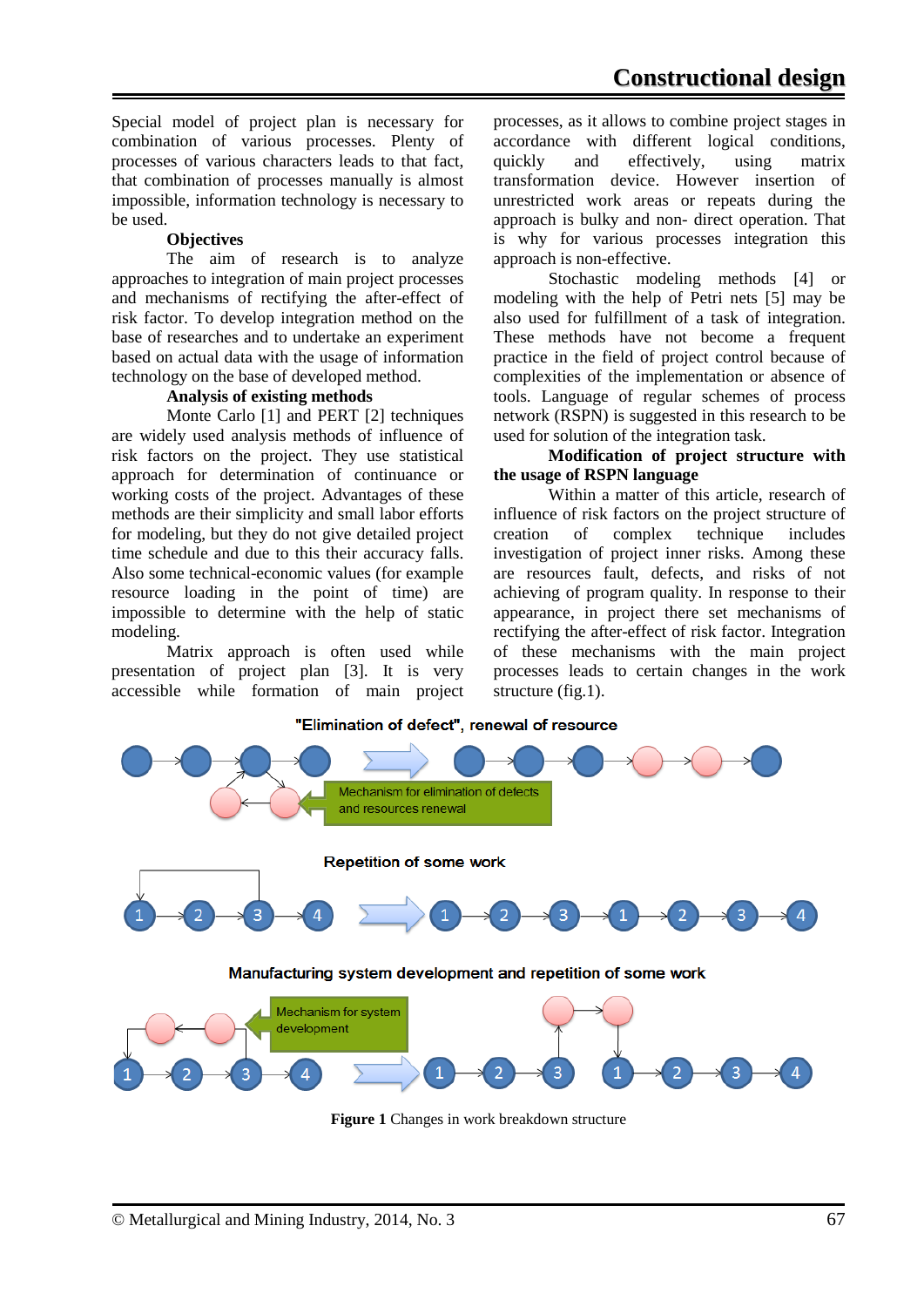## **Constructional design**

The main project processes and changes in the structure of works may be interpreted into the RSPN language in accordance with the table 1.

|  |  |  |  |  |  |  | Table 1 Main processes and changes in the work breakdown structure |  |
|--|--|--|--|--|--|--|--------------------------------------------------------------------|--|
|--|--|--|--|--|--|--|--------------------------------------------------------------------|--|

| Name                                 | <b>RSPN</b>                                                 |  |  |  |  |
|--------------------------------------|-------------------------------------------------------------|--|--|--|--|
| Sequenced area of work               | Y(1)vY(2)vY(3)vY(4)                                         |  |  |  |  |
| Parallel area of work                | $[Y(1)^NY(2)^NY(3)^NY(4)]$                                  |  |  |  |  |
| "Defect elimination"                 | Y(1)vY(2)vY(3)/DR:0,6:R(1)vR(2)/vY(4)                       |  |  |  |  |
| Repetition of some work              | $\{ER\}Y(1)\nu Y(2)\nu Y(3)\{SR:0,6\} \nu Y(4)$             |  |  |  |  |
| Manufacturing system development and | $\{ER\}Y(1)\nu Y(2)\nu Y(3)\{SR:0,6:R(1)\nu R(2)\}\nu Y(4)$ |  |  |  |  |
| repetition of some work              |                                                             |  |  |  |  |

#### **Limitations and initial conditions**

Accomplishment of a set of conditions and limitations is necessary for simplification of project range recording of works of complex technique creation on the RSPN language. They are connected both with RSPN language

limitations and with logic of project process. Let us assume the range of works as the canonic network model, consisting of tops and connecting arcs.

The network should have the only starting and ending tops. If this condition is not observed, fictitious starting and ending tops should be added (fig.2).



**Figure 2** Fictitious starting and ending tops

Then it should be checked that the network does not contain tops, not having followers or predecessors (except starting and ending top). If there are these tops, one should insert fictitious starting or ending top, acting as predecessor or follower respectively.



Network should be transformed to the combination of sequenced and parallel work areas. If this is not the case, the network should be led to aggregate type by means of doubling of some tops (fig.3).



**Figure 3** Putting the network into aggregate type

Return and repeat of some range of work cannot be fulfilled if rerun point is not direct or indirect predecessor of the work, where risk factor appeared.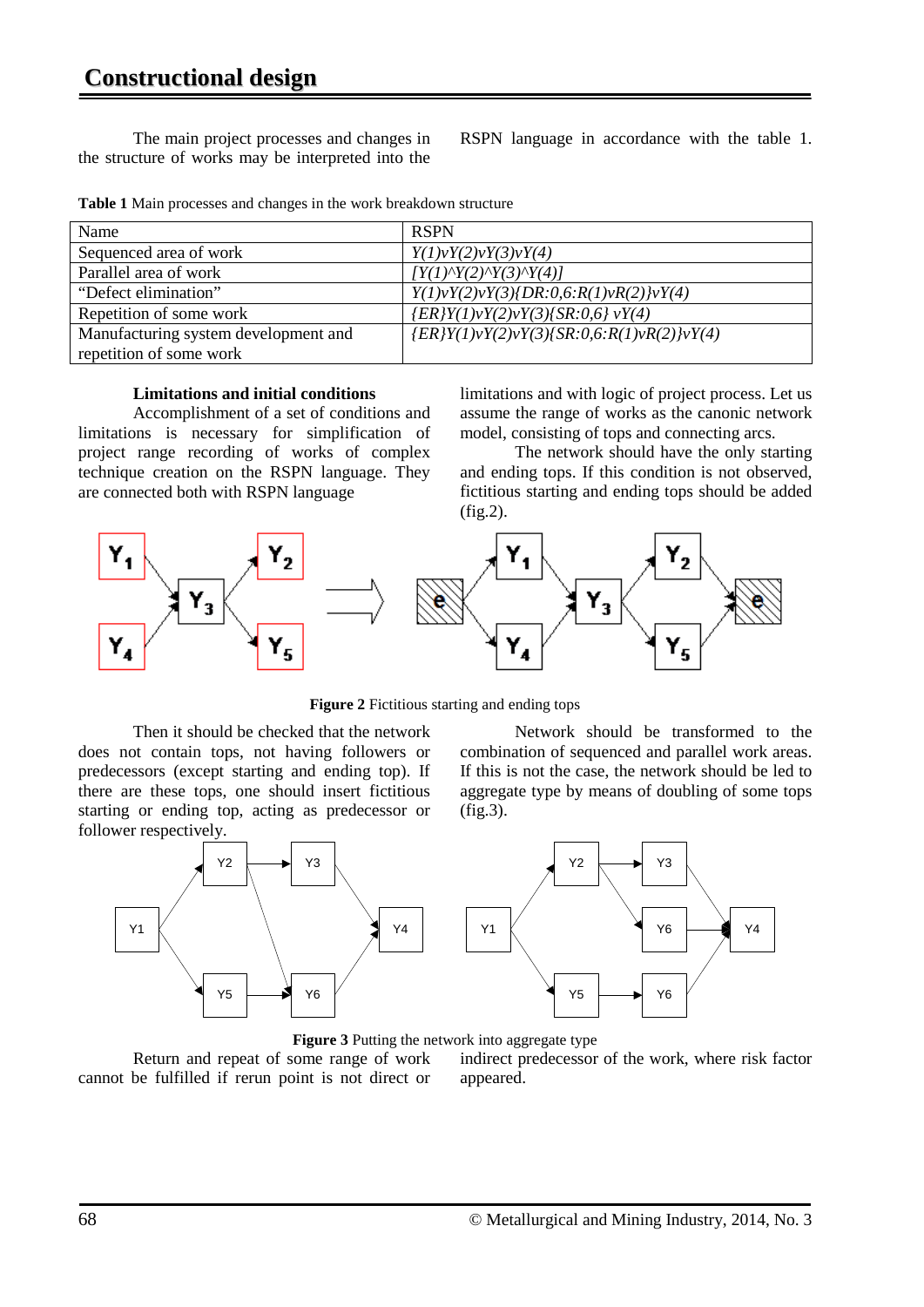

**Figure 4** Returns in the project structure

At the left of the fig. 4 allowable return is depicted as Y1 top is indirect predecessor of Y3 top, at the right – there is inadmissible return.

**Application of the method on the actual data** 

Project of creation of pilotless aircraft (PA) was analyzed on the base of this approach. Initial data were provided by NII PFM KHAI (Kharkov

institute for scientific research). Seven risks of non-achieving of program quality with different grade of influence on the project structure were marked. Integration of main processes (modeling and design-engineering segmentation, detailed design, work preparation, production and assemblage) with mechanisms of rectifying the after-effect of risk factor was fulfilled.



**Figure 5** Project of PA creation

In result of project translation (fig.5) into the RSPN language, the following expression was obtained:

 $R_{projectPA} = Y(0)$ {*ER(5)*} $v[Y(1)vY(13)$ {*ER(3)*} *^Y(2)v[Y(3){ER(6)}v[Y(5)vY(17){ER(1)}^Y(6)vY(1 8) {ER(2)}]vY(15)^Y(4)v[Y(9)vY(21)^Y(7)vY(10)vY(2 2)vY(19){ER(4)}^Y(8)vY(11)vY(23)vY(20) {ER(0)}]vY(16)]vY(14)]vY(12)v[[Y(24)^Y(25)vY(3 7){SR(3):0,5}]^[[Y(26)^[Y(27)^Y(29)vY(41) {SR(1):0,65}^Y(30)vY(42){SR(2):0,55}]vY(39){SR(* *6):0,2}]^[[Y(28)^Y(33)vY(45)]^[Y(31)^Y(34)vY(46 )]vY(43){SR(4):0,5}^[Y(32)^Y(35)vY(47)]vY(44){S R(0):0,6}]vY(40)]vY(38)]vY(36){SR(5):0,1}*

#### **Conclusion**

The article is devoted to approaches of integration of main project processes and mechanisms of rectifying the after-effect of risk factor. Advantages and disadvantages of existing methods were found out. On this base it was concluded concerning the necessity of integration